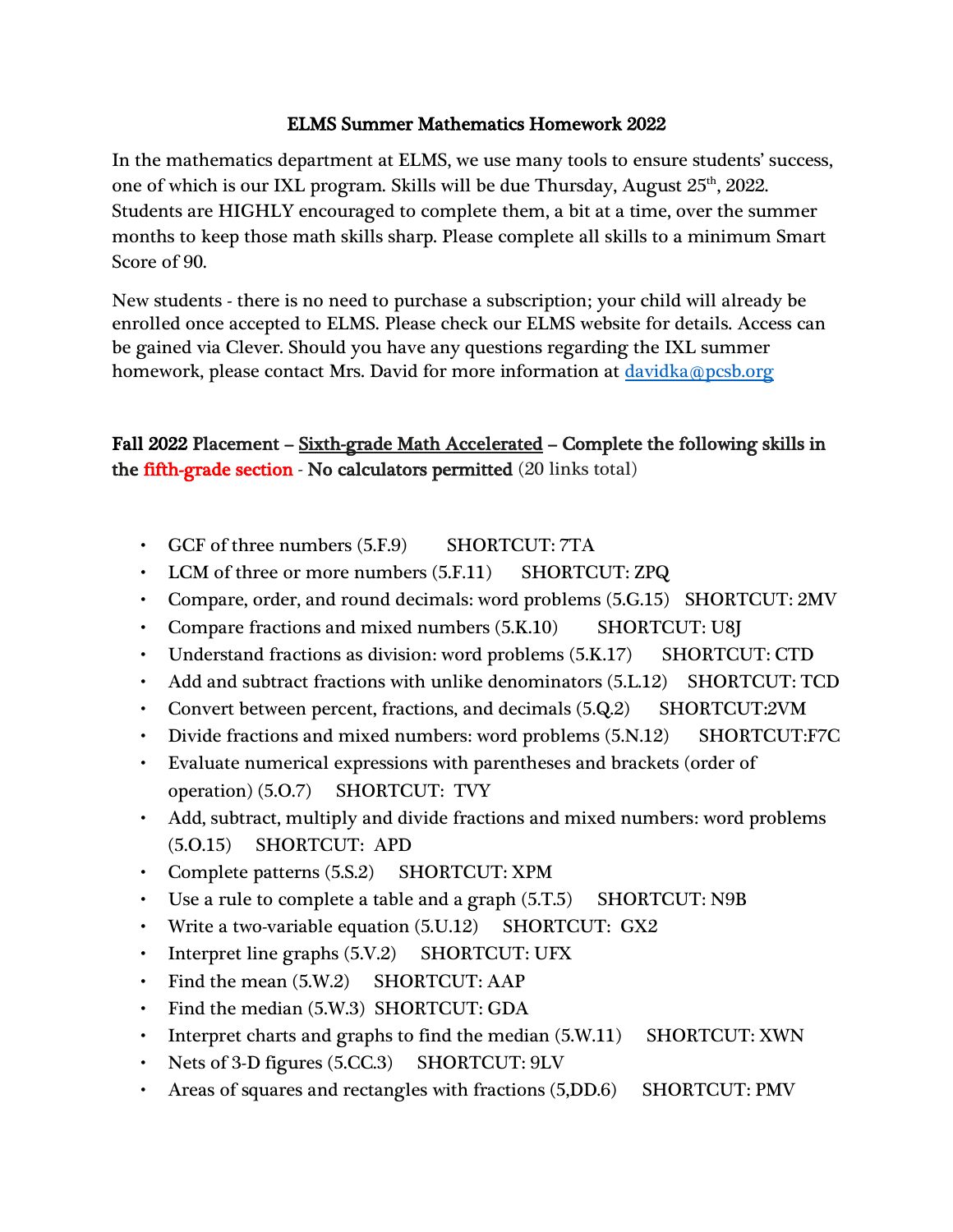Area of compound figures (5.DD.9) SHORTCUT: YGC Fall 2022 Placement – Seventh-grade Math Accelerated – Complete the following

skills in the sixth-grade section - No calculators permitted (21 links total)

- · Write multiplication expressions using exponents (6-D.1) SHORTCUT: TY5
- · Evaluate exponents (6-D.2) SHORTCUT: XDA
- Find the missing exponent or base (6-D.4) SHORTCUT: HC5
- · Divide fractions and mixed numbers: word problems (6-L.8) SHORTCUT: WAH
- Evaluate numerical expressions involving decimals (6-O.8) SHORTCUT: YEE
- · Evaluate numerical expressions involving fractions (6-O.11) SHORTCUT: WNE
- · Write a ratio: word problems (6-R.3) SHORTCUT: SBQ
- Write variable expressions: two operations (6-Y.2) SHORTCUT: CX9
- · Evaluate multi-variable expressions (6-Y.5) SHORTCUT: HC9
- Multiply using the distributive property (6-Y.14) SHORTCUT: 2HH
- Add and subtract like terms (6-Y.18) SHORTCUT: CN9
- · Find a value using two-variable equations (6-BB.5) SHORTCUT: 46Q
- Identify the graph of an equation (6-BB.11) SHORTCUT: WN7
- · Graph a two-variable equation (6-BB.13) SHORTCUT: TJA
- Interpret a graph: word problems (6-BB.14) SHORTCUT: KZD
- Write an equation from a graph using a table (6-BB.3) SHORTCUT: BCM
- · Calculate mean, median, mode, and range (6-HH.2) SHORTCUT: ZZK
- Unit rates (6-R.9) SHORTCUT: JSZ
- Find the total given a part and a percent (6-S.15) SHORTCUT: D6L
- Calculate mean absolute deviation (6-HH.6) SHORTCUT: JUV
- Graph points on a coordinate plane (6-X.2) SHORTCUT: VHQ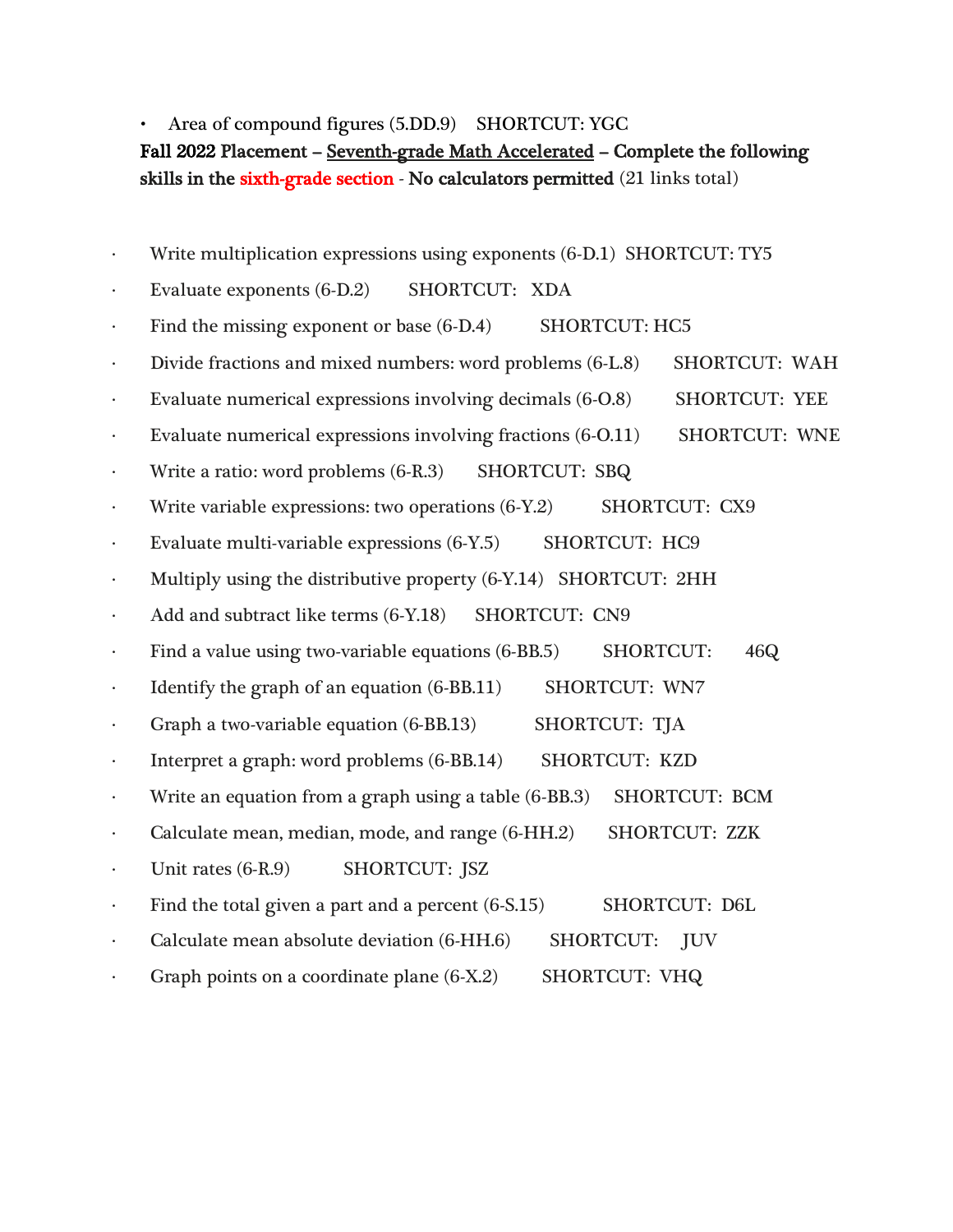## Fall 2022 Placement - Pre-algebra - Complete the following skills in the seventh-grade section - No calculators permitted: (20 links total)

- Add and Subtract Integers (7.C.12) SHORTCUT: FNS
- Multiply and Divide Integers (7.C.22) SHORTCUT: R8D
- Add, Subtract, Multiply, and Divide Decimals: word problems (7.E.8) SHORTCUT: TGN
- Add, Subtract, Multiply, and Divide Fractions and Mixed Numbers: word problems (7.G.16) SHORTCUT:KR7
- Write equations for proportional relationships from tables (7.K.2) SHORTCUT:6GU
- Identify proportional relationships by graphing  $(7.K.3)$  SHORTCUT: AAN
- Find the Constant of Proportionality from a graph (7.K.4) SHORTCUT: ZUT
- Write equations for proportional relationships from graphs (7.K.5) SHORTCUT: JKH
- Write variable expressions: two or three operations (7.R.2) SHORTCUT: EGS
- Add and subtract linear expressions (7.R.14) SHORTCUT: 6BT
- Add and subtract like terms: with exponents (7.R.15) SHORTCUT:EQA
- Factors of linear expressions (7.R.16) SHORTCUT: J9G
- Solve one-step equations (7.S.6) SHORTCUT: WKM
- Solve two-step equations (7.S.7) SHORTCUT: QEB
- Solve equations: word problems (7.S.8) SHORTCUT:D2Y
- Solve equations: involving like terms (7.S.9) SHORTCUT:VSW
- Write a two-variable equation (7.U.6) SHORTCUT: 94Q
- Identify the graph of an equation (7.U.7) SHORTCUT: WU5
- Graph a two variable- equation (7.U.8) SHORTCUT: DQE
- Interpret a graph: word problem (7.U.9) SHORTCUT: 2V5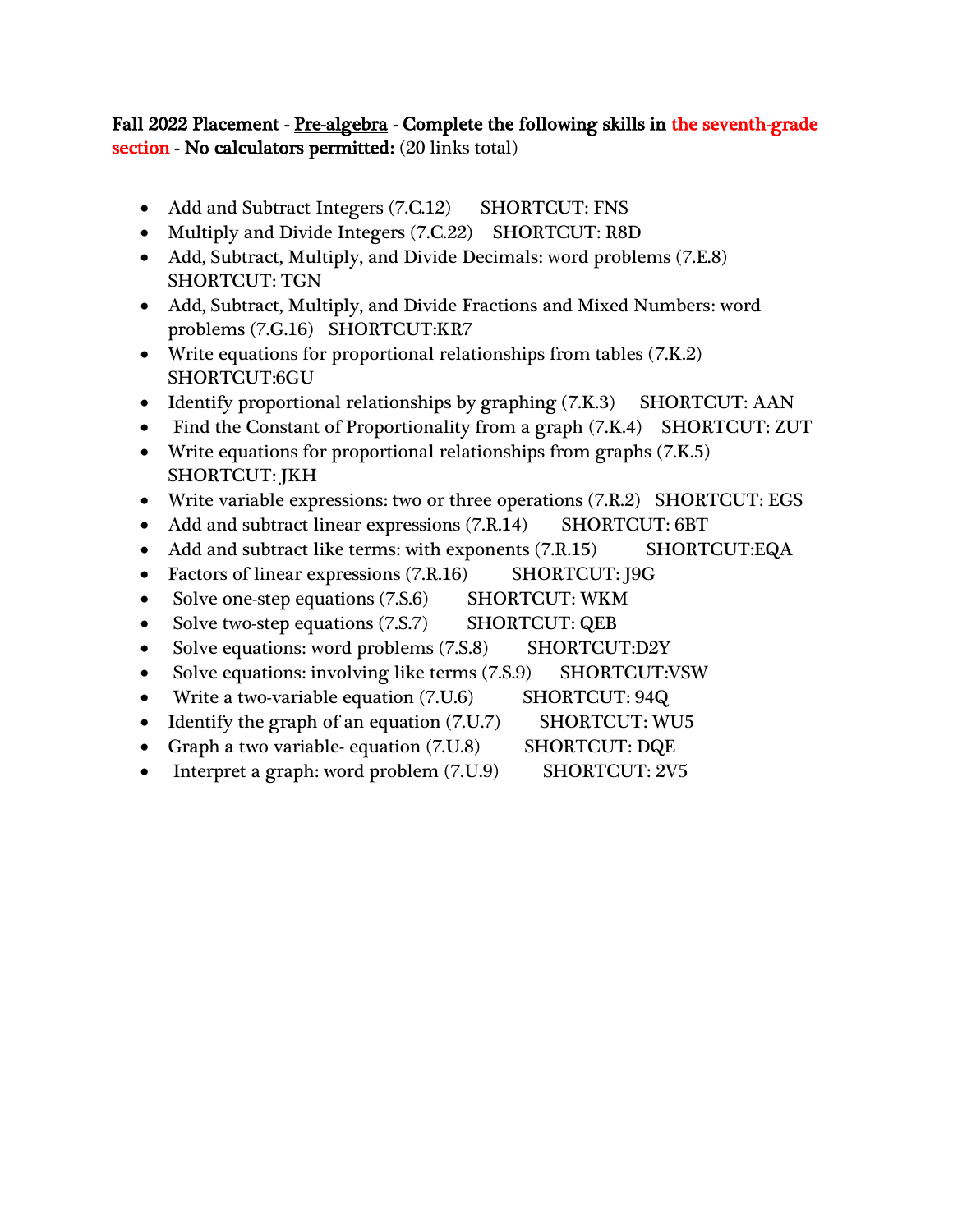## Fall 2022 Placement – Algebra I or Algebra I Honors - IXL Sections (Algebra I section): (20 links total)

- Square roots (Alg 1-A.6) SHORTCUT: JPZ
- Cube roots (Alg 1-A.7) SHORTCUT: RNT
- Add, subtract, multiply, and divide integers (Alg 1-B.1) SHORTCUT: UNC
- Evaluate numerical expressions involving rational numbers (Alg 1- B.6) SHORTCUT: 8CU
- Evaluate variable expressions involving rational numbers (Alg 1-B.7) SHORTCUT: M9A
- Identify equivalent rations (Alg 1- C.1) SHORTCUT: 8UE
- Unit Rates (Alg 1-C.3) SHORTCUT:8FZ
- Solve proportions: word problems (Alg 1-C.6) SHORTCUT: 8ES
- Convert between percents, fractions, and decimals (Alg 1- D.1) SHORTCUT: UWL
- Percent word problems (Alg 1-D.3) SHORTCUT:BLW
- Multi-step problems with percents (Alg 1-D.9) SHORTCUT: HBJ
- Simplify variable expressions involving like terms and the distributive property (Alg 1- I.3) SHORTCUT: ZXX
- Identify equivalent linear expressions (Alg 1- I.4) SHORTCUT: 6ZA
- Solve equations using order of operations (Alg 1- I.8) SHORTCUT: 8NT
- Solve advanced linear equations (Alg 1-J.5) SHORTCUT: 28N
- Solve equations with variables on both sides (Alg 1-J.6) SHORTCUT: 7S7
- Solve linear equations: mixed review (Alg 1- J.11) SHORTCUT: DN6
- Find the slope of a graph (Alg 1-S.3) SHORTCUT: 87D
- Slope-intercept form: find the slope and y-intercept (Alg 1- S.6) SHORTCUT: R5T
- Slope-intercept form: write an equation from a graph (Alg 1-S.8) SHORTCUT: 9GW